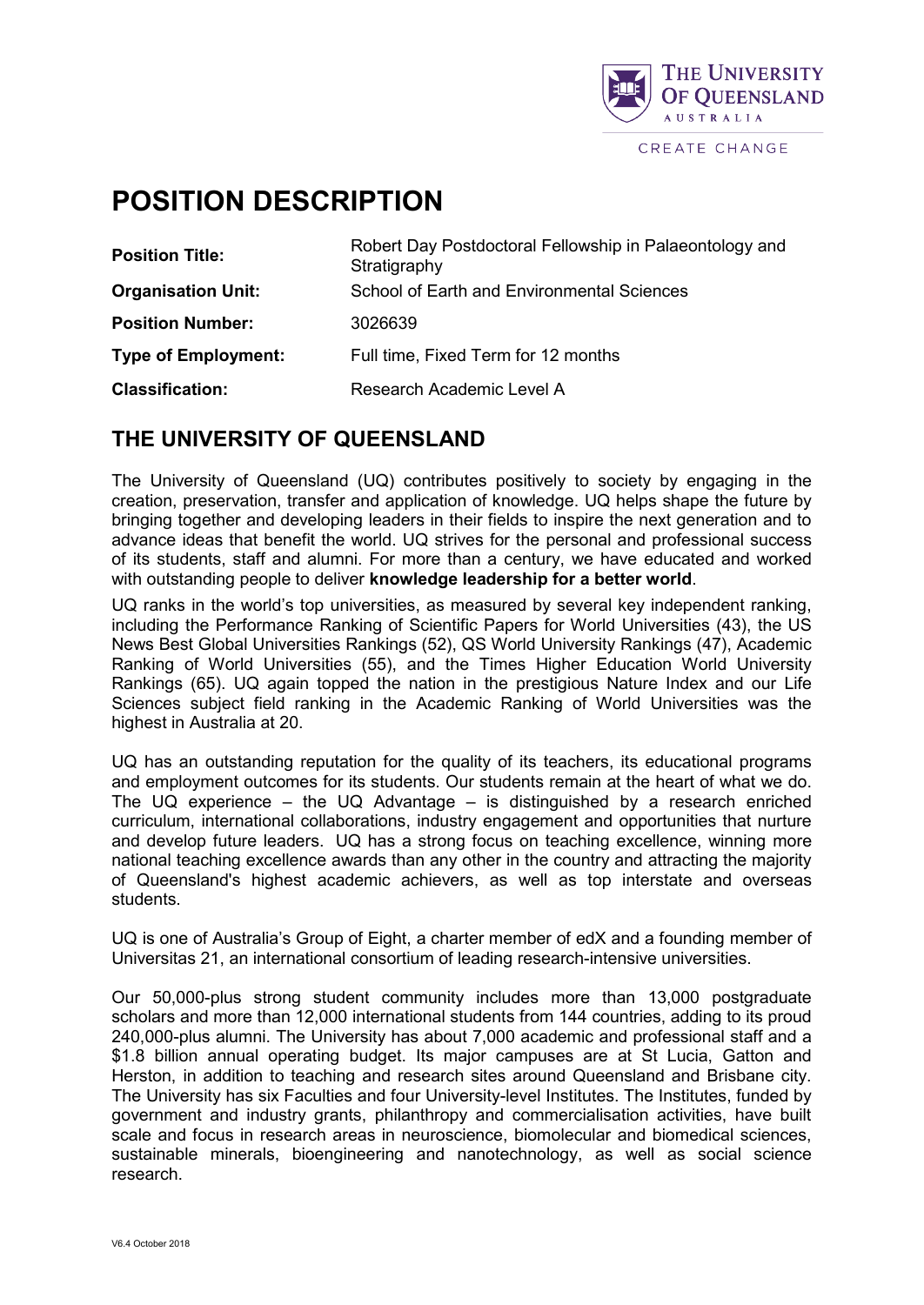UQ has an outstanding track-record in commercialisation of our innovation with major technologies employed across the globe and integral to gross product sales of \$11billion+ (see [http://uniquest.com.au/our-track-record\)](http://uniquest.com.au/our-track-record).

UQ has a rapidly growing record of attracting philanthropic support for its activities and this will be a strategic focus going forward.

### **Organisational Environment**

The School of Earth and Environmental Sciences (SEES) is part of the Faculty of Science and is located on the St Lucia campus (Brisbane) of the University. It has 104 academic staff, and 23 administrative and technical staff. There is a large contingent of research appointments and the School has been active in establishing a range of adjunct positions in order to promote engagement with leaders in government and the professions.

SEES is a vibrant, multidisciplinary School with extensive teaching and research programs covering the fields of Geology, Geography, Environmental Management, Occupational Health and Safety Sciences and Planning. The School offers a wide range of undergraduate programs including Bachelor's degrees in Arts (Geography) and Science (Geological and Geographical Science), a Bachelor of Environmental Management and Environmental Science, Occupational Health and Safety Science and a Bachelor of Regional and Town Planning. Honours in Geology, Geography, Geophysics, and Computational Earth Sciences. Coursework masters degrees are offered in Mineral Resources, Environmental Management, Geographic Information Science, Occupational Health and Safety Science and Urban and Regional Planning and the School contributes to the multi-school Master of Development Practice. The School offers postgraduate training in research via the Master of Philosophy and Doctor of Philosophy and currently has over 150 students enrolled in these degrees. The School has a strong research profile and enjoys an excellent success rate in nationally competitive grants and has a strong record of high-quality publications.

SEES hosts [world-class facilities](https://sees.uq.edu.au/research/equipment-and-facilities) which include sample preparation facilities and a complex analytical infrastructure consisting of trace element, radiogenic and stable isotope geochemistry, radiogenic and noble gas geochronology, coal petrology and organic geochemistry, geomicrobiology and fluid inclusion facilities.

A recently built geomicrobiology laboratory provides culturing facilities for aerobic and anaerobic microorganisms, including a coy anaerobic chamber, a photosynthetic growth chamber, fluorescence microscopy, and sample preparation for SEM and TEM analyses of bacteria-mineral interactions. In addition, the School maintains close links with the Centre for Microscopy and Microanalysis, a Major National Research Facility that provides access to electron microscopes (SEMs and TEMs), electron microprobes, X-ray diffractometers, nano-SIMS, surface analysis capabilities, and a host of other modern analytical instrumentation.

SEES also has a state-of-art planning studio as well as GIS and [Remote Sensing](https://sees.uq.edu.au/remote-sensing-research-centre) computer laboratories. SEES Faculty and students are also actively engaged in using UQ's worldclass marine research facilities at [Heron Island](https://www.uq.edu.au/heron-island-research-station/content/front-page) and [Stradbroke Island.](http://www.uq.edu.au/moreton-bay-research-station/content/front-page)

Further information and details on the research interests of academic staff in the [School of](https://sees.uq.edu.au/)  [Earth and Environmental Sciences](https://sees.uq.edu.au/) can be found on the web.

#### **Information for Prospective Staff**

Information about life at UQ including staff benefits, relocation and UQ campuses is available at - <http://www.uq.edu.au/current-staff/working-at-uq>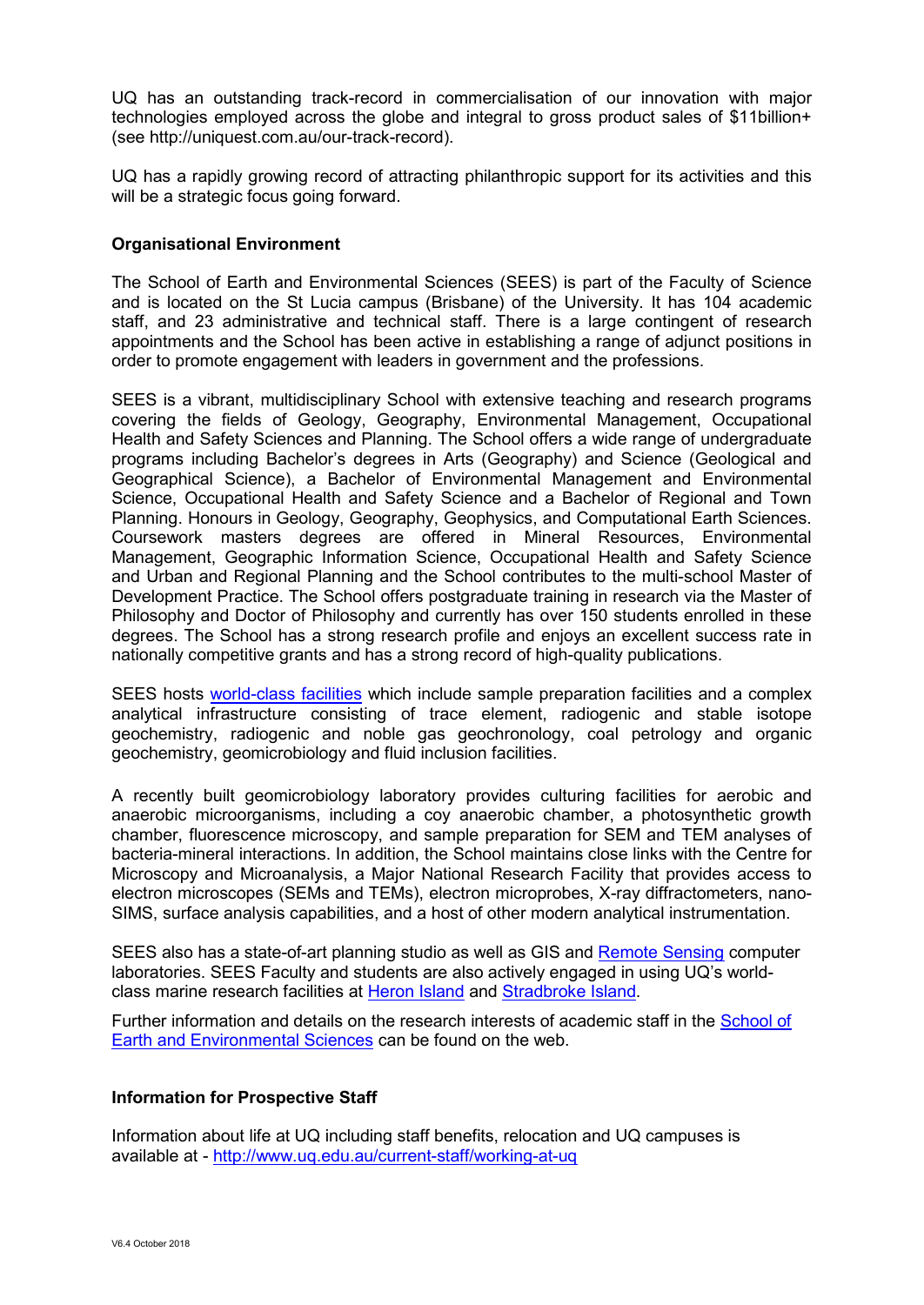# **DUTY STATEMENT**

### **Primary Purpose of Position**

To engage in original research in the field of palaeontology or stratigraphic palaeontology. The position will benefit from a larger initiative to strengthen research and training in palaeontology at The University of Queensland and is open to any field of palaeontology, biostratigraphy or palynology. However, preference will be given to applicants who can provide expertise relevant to palaeontological and stratigraphic problems in Queensland. The successful candidate will be part of a diverse team of research professionals and students aimed at fundamental and applied research in these areas.

Applicants should also refer to the [UQ Academic Criteria for Performance policy](http://ppl.app.uq.edu.au/content/5.70.17-criteria-academic-performance). This policy applies to staff at levels A to E, across all of the academic categories - Teaching and Research, Teaching Focused, Research Focused and Clinical Academic.

#### **Duties**

Duties and responsibilities include, but are not limited to:

#### **Research**

- Develop an independent research program with goals to obtain external funding in an appropriate area and as agreed.
- Manage a research program in a field of palaeontology or stratigraphic palaeontology.
- Undertake research into palaeontological and stratigraphic problems in Queensland.
- Conduct research and publish in high quality journals.
- Work with colleagues and postgraduates in the development of joint research projects with special emphasis on relevance to Queensland.

#### **Teaching**

• Contribute to teaching and supervision at appropriate levels and as required.

#### **Service and Engagement**

- Foster the School's relations with industry, government departments, professional bodies and the wider community.
- Attend School based meetings and Seminars.
- Any other duties as reasonably directed by your supervisor.

#### **Other**

Ensure you are aware of and comply with legislation and University policy relevant to the duties undertaken, including but not exclusive to:

- The [University's Code of Conduct](http://ppl.app.uq.edu.au/content/1.50.01-code-conduct)
- Requirements of the Queensland occupational health and safety (OH&S) legislation and related [OH&S responsibilities and procedures](http://www.uq.edu.au/ohs/index.html?page=133956) developed by the University or Institute/School